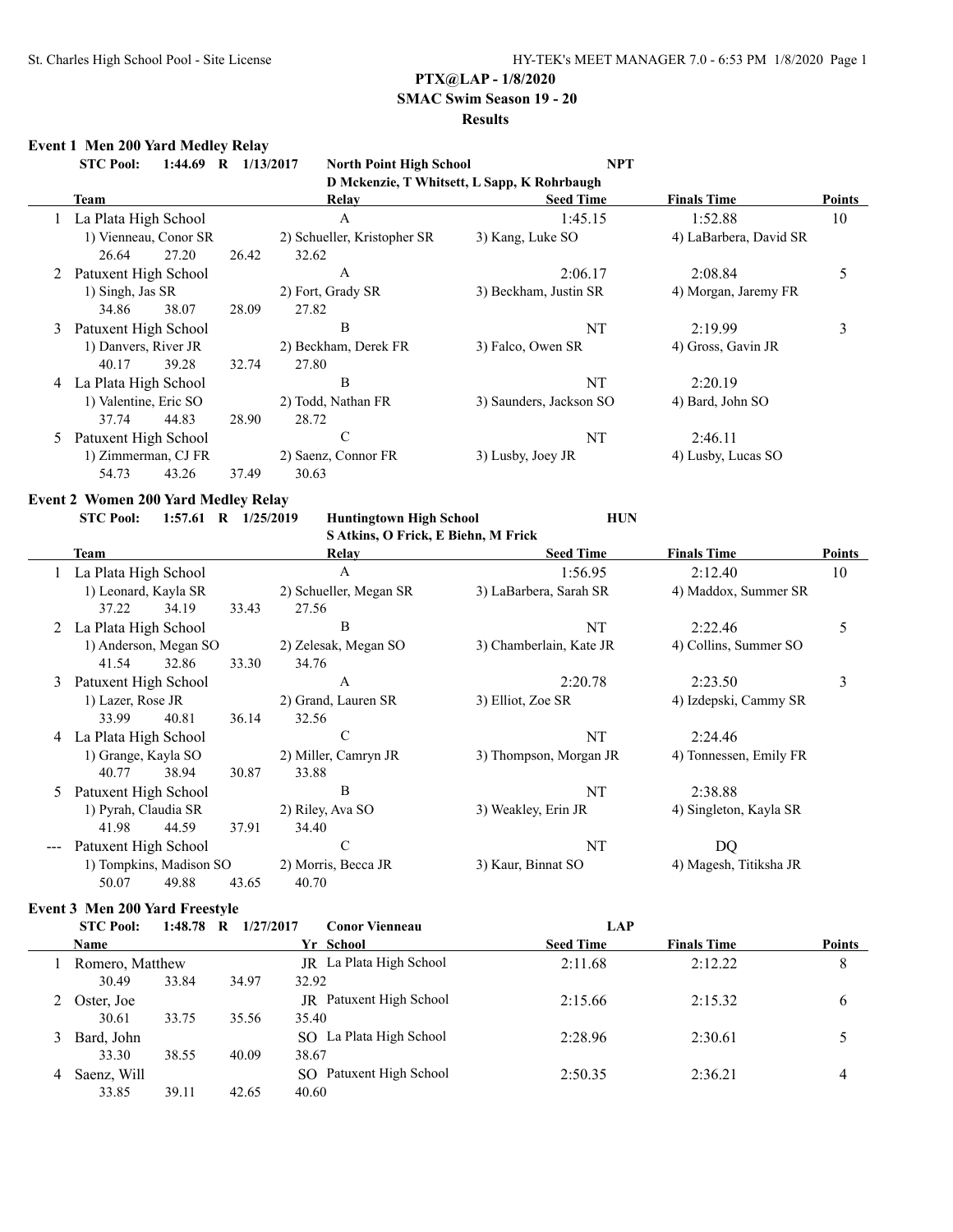#### **SMAC Swim Season 19 - 20**

#### **Results**

#### **(Event 3 Men 200 Yard Freestyle)**

| Name            |       |       | Yr School               | <b>Seed Time</b> | <b>Finals Time</b> | <b>Points</b> |
|-----------------|-------|-------|-------------------------|------------------|--------------------|---------------|
| Valentine, Eric |       |       | SO La Plata High School | 2:39.53          | 2:44.89            |               |
| 35.82           | 41.89 | 45.37 | 41.81                   |                  |                    |               |
| Lusby, Joey     |       |       | JR Patuxent High School | 2:43.56          | 2:54.39            |               |
| 37.90           | 44.68 | 45.64 | 46.17                   |                  |                    |               |

# **Event 4 Women 200 Yard Freestyle**

|   | <b>STC Pool:</b>     | <b>NOC</b><br>$2:02.21$ R<br>1/10/2018<br><b>Laurel Gallaudet</b> |                                |                  |                    |                |
|---|----------------------|-------------------------------------------------------------------|--------------------------------|------------------|--------------------|----------------|
|   | <b>Name</b>          |                                                                   | Yr School                      | <b>Seed Time</b> | <b>Finals Time</b> | <b>Points</b>  |
|   | Thompson, Morgan     |                                                                   | <b>IR</b> La Plata High School | 2:30.88          | 2:22.60            | 8              |
|   | 36.21<br>32.44       | 37.11                                                             | 36.84                          |                  |                    |                |
|   | Grange, Kiera        |                                                                   | FR La Plata High School        | NT               | 2:35.25            | 6              |
|   | 39.90<br>35.59       | 42.04                                                             | 37.72                          |                  |                    |                |
| 3 | Stewart, Abby        |                                                                   | JR Patuxent High School        | 2:51.19          | 2:46.04            |                |
|   | 35.89<br>40.52       | 44.64                                                             | 44.99                          |                  |                    |                |
|   | 4 Lightfoot, Vanessa |                                                                   | JR Patuxent High School        | 3:11.19          | 3:04.60            | 4              |
|   | 39.46<br>43.63       | 49.49                                                             | 52.02                          |                  |                    |                |
|   | Schmidt, Madeline    |                                                                   | FR La Plata High School        | NT               | 3:08.92            | 3              |
|   | 49.05<br>39.76       | 51.44                                                             | 48.67                          |                  |                    |                |
| 6 | Riley, Ava           |                                                                   | SO Patuxent High School        | NT               | 3:37.82            | $\mathfrak{D}$ |
|   | 45.89<br>56.56       | 1:00.89                                                           | 54.48                          |                  |                    |                |

## **Event 5 Men 200 Yard IM**

## **STC Pool: 2:00.14 R 12/20/2019 Jaydon Cunningham NOC**

|                        | Name              |         | Yr School               | <b>Seed Time</b> | <b>Finals Time</b> | Points |
|------------------------|-------------------|---------|-------------------------|------------------|--------------------|--------|
|                        | Beckham, Justin   |         | SR Patuxent High School | 2:20.13          | 2:22.35            | 8      |
|                        | 36.38<br>30.14    | 41.76   | 34.07                   |                  |                    |        |
|                        | Thompkins, Dylan  |         | SO La Plata High School | NT               | 2:24.17            | 6      |
|                        | 29.23<br>39.93    | 43.35   | 31.66                   |                  |                    |        |
| 3                      | Kang, Luke        |         | SO La Plata High School | NT               | 2:26.48            |        |
|                        | 37.78<br>28.53    | 46.45   | 33.72                   |                  |                    |        |
| 4                      | Morgan, Jaremy    |         | FR Patuxent High School | NT               | 2:27.38            | 4      |
|                        | 36.85<br>31.53    | 45.68   | 33.32                   |                  |                    |        |
| 5                      | Cheng, Kevin      |         | SR Patuxent High School | 3:35.56          | 3:26.06            | 3      |
|                        | 1:03.65<br>39.84  | 1:00.35 | 42.22                   |                  |                    |        |
| $\qquad \qquad \cdots$ | Saunders, Jackson |         | SO La Plata High School | 2:50.20          | DQ                 |        |
|                        | 38.08<br>42.14    | 52.71   | 35.59                   |                  |                    |        |

### **Event 6 Women 200 Yard IM**

### **STC Pool: 2:14.68 R 1/20/2017 Hayley Newton LEO**

|   | <b>Name</b>      |       | Yr School               | <b>Seed Time</b> | <b>Finals Time</b> | <b>Points</b> |
|---|------------------|-------|-------------------------|------------------|--------------------|---------------|
|   | LaBarbera, Sarah |       | SR La Plata High School | 2:51.18          | 2:49.52            | 8             |
|   | 45.32<br>35.65   | 50.50 | 38.05                   |                  |                    |               |
|   | Anderson, Megan  |       | SO La Plata High School | NT               | 3:12.54            | 6             |
|   | 41.42<br>47.81   | 56.44 | 46.87                   |                  |                    |               |
| 3 | Bren, Maddy      |       | FR Patuxent High School | 3:16.91          | 3:15.92            |               |
|   | 43.76<br>48.57   | 59.69 | 43.90                   |                  |                    |               |
| 4 | Tonnessen, Emily |       | FR La Plata High School | NT               | 3:25.57            | 4             |
|   | 44.21            |       | 43.70                   |                  |                    |               |
|   | Kaur, Binnat     |       | SO Patuxent High School | 3:23.15          | 3:35.27            | 3             |
|   |                  |       |                         |                  |                    |               |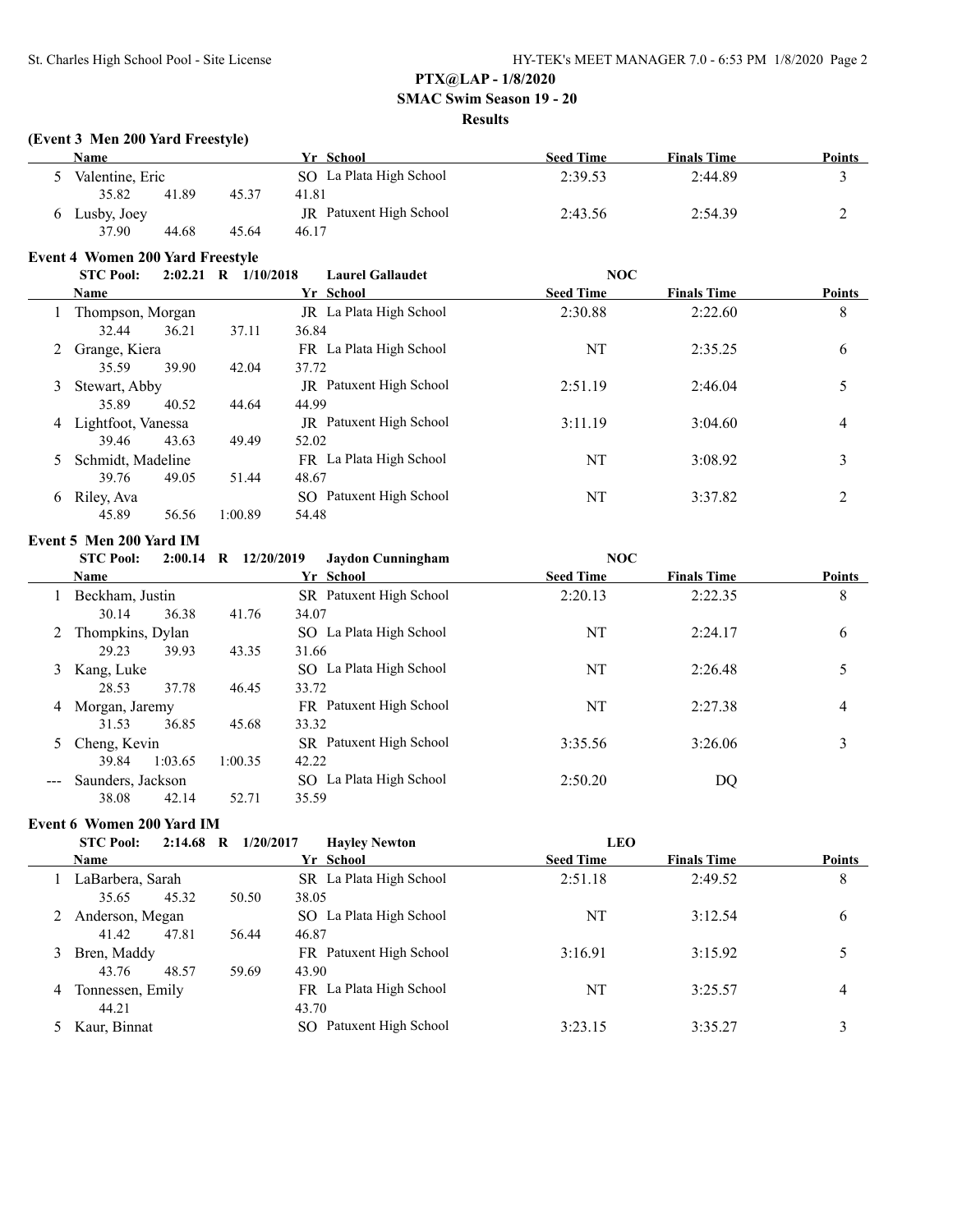### **PTX@LAP - 1/8/2020 SMAC Swim Season 19 - 20 Results**

### **Event 7 Men 50 Yard Freestyle**

|                   | <b>STC Pool:</b><br>22.07 R | 1/15/2016<br><b>Matthew Essing</b> | <b>NPT</b>                             |                |
|-------------------|-----------------------------|------------------------------------|----------------------------------------|----------------|
|                   | Name                        | Yr School                          | <b>Seed Time</b><br><b>Finals Time</b> | <b>Points</b>  |
|                   | Schueller, Kristopher       | SR La Plata High School            | 22.57<br>22.76                         | 8              |
|                   | Wright, Hudson              | JR La Plata High School            | 25.74<br>25.29                         | 6              |
| 3                 | Romero, Matthew             | La Plata High School<br>JR         | 27.12<br>27.28                         | 5              |
| 4                 | Bishop, Dylan               | SR Patuxent High School            | 27.43<br>27.41                         | $\overline{4}$ |
| 5                 | Gross, Gavin                | JR Patuxent High School            | 28.03<br>28.75                         | 3              |
| ---               | Todd, Nathan                | FR La Plata High School            | X28.88<br>28.58                        |                |
| $\qquad \qquad -$ | Bard, John                  | SO La Plata High School            | 30.40<br>X28.96                        |                |
|                   | Taylor, Todd                | FR La Plata High School            | X32.58<br>32.07                        |                |
|                   | Gilbert, Zachary            | SO Patuxent High School            | X33.83<br>32.34                        |                |
| $---$             | LaBarbera, David            | SR La Plata High School            | NT<br>X34.09                           |                |
|                   | Bearden, Matthew            | SO La Plata High School            | 33.84<br>X34.10                        |                |
|                   | Vigneault, Alexander        | FR La Plata High School            | 36.61<br>X34.62                        |                |
|                   | Zimmerman, CJ               | FR Patuxent High School            | 44.25<br>X42.22                        |                |
|                   | Atkins, Julian              | Patuxent High School               | NT<br>X43.32                           |                |
|                   |                             |                                    |                                        |                |

### **Event 8 Women 50 Yard Freestyle**

|     | <b>STC Pool:</b>  | 25.17 R 1/11/2019 | <b>Megan Schueller</b>  |                  |                    |               |
|-----|-------------------|-------------------|-------------------------|------------------|--------------------|---------------|
|     | Name              |                   | Yr School               | <b>Seed Time</b> | <b>Finals Time</b> | <b>Points</b> |
|     | Schueller, Megan  |                   | SR La Plata High School | 25.28            | 25.80              | 8             |
|     | Maddox, Summer    |                   | SR La Plata High School | 28.54            | 28.05              | 6             |
| 3   | Zelesak, Megan    |                   | SO La Plata High School | 29.51            | 29.03              | 5             |
| 4   | Elliot, Zoe       |                   | SR Patuxent High School | 29.60            | 30.68              | 4             |
| 5   | Izdepski, Cammy   |                   | SR Patuxent High School | 31.71            | 31.71              | 3             |
| 6   | Pyrah, Claudia    |                   | SR Patuxent High School | 35.01            | 35.87              | 2             |
| --- | French, Emma      |                   | SO La Plata High School | NT               | X27.91             |               |
| --- | Chamberlain, Kate |                   | JR La Plata High School | NT               | X30.57             |               |
|     | Hayes, Riley      |                   | JR La Plata High School | NT               | X31.92             |               |
|     | Gleason, Morgan   |                   | SO La Plata High School | 35.29            | X34.59             |               |
|     | McCowan, Jenna    |                   | FR La Plata High School | NT               | X34.86             |               |
|     | Anderson, Erica   |                   | FR La Plata High School | 35.80            | X36.05             |               |
|     | Capuano, Isabella | SO.               | Patuxent High School    | 38.11            | X36.11             |               |
|     | Grange, Kayla     | $SO_{-}$          | La Plata High School    | NT               | X36.28             |               |
|     | Bragunier, Devon  |                   | FR La Plata High School | 36.67            | X36.39             |               |
|     | Taylor, Taylynn   |                   | FR La Plata High School | NT               | X39.15             |               |
|     | Leyton, Diana     | SO.               | Patuxent High School    | 38.60            | X39.57             |               |
|     | Stewart, Bailee   |                   | FR Patuxent High School | 45.78            | X41.14             |               |

### **Event 11 Men 100 Yard Butterfly**

|   | <b>STC Pool:</b><br>54.60   |       | 1/13/2017<br>$\mathbf R$<br><b>Alec Bacon</b> |                         | <b>LEO</b>       |                    |                |
|---|-----------------------------|-------|-----------------------------------------------|-------------------------|------------------|--------------------|----------------|
|   | <b>Name</b>                 |       |                                               | Yr School               | <b>Seed Time</b> | <b>Finals Time</b> | <b>Points</b>  |
|   | Kang, Luke<br>29.81         | 34.88 |                                               | SO La Plata High School | 1:04.76          | 1:04.69            | 8              |
| 2 | Singh, Jas<br>33.85         | 43.96 |                                               | SR Patuxent High School | 1:29.41          | 1:17.81            | 6              |
| 3 | Saunders, Jackson<br>37.55  | 45.06 |                                               | SO La Plata High School | NT               | 1:22.61            |                |
|   | 4 Falco, Owen<br>37.92      | 47.15 |                                               | SR Patuxent High School | NT               | 1:25.07            | $\overline{4}$ |
|   | 5 LaBarbera, David<br>38.68 | 48.92 |                                               | SR La Plata High School | NT               | 1:27.60            | 3              |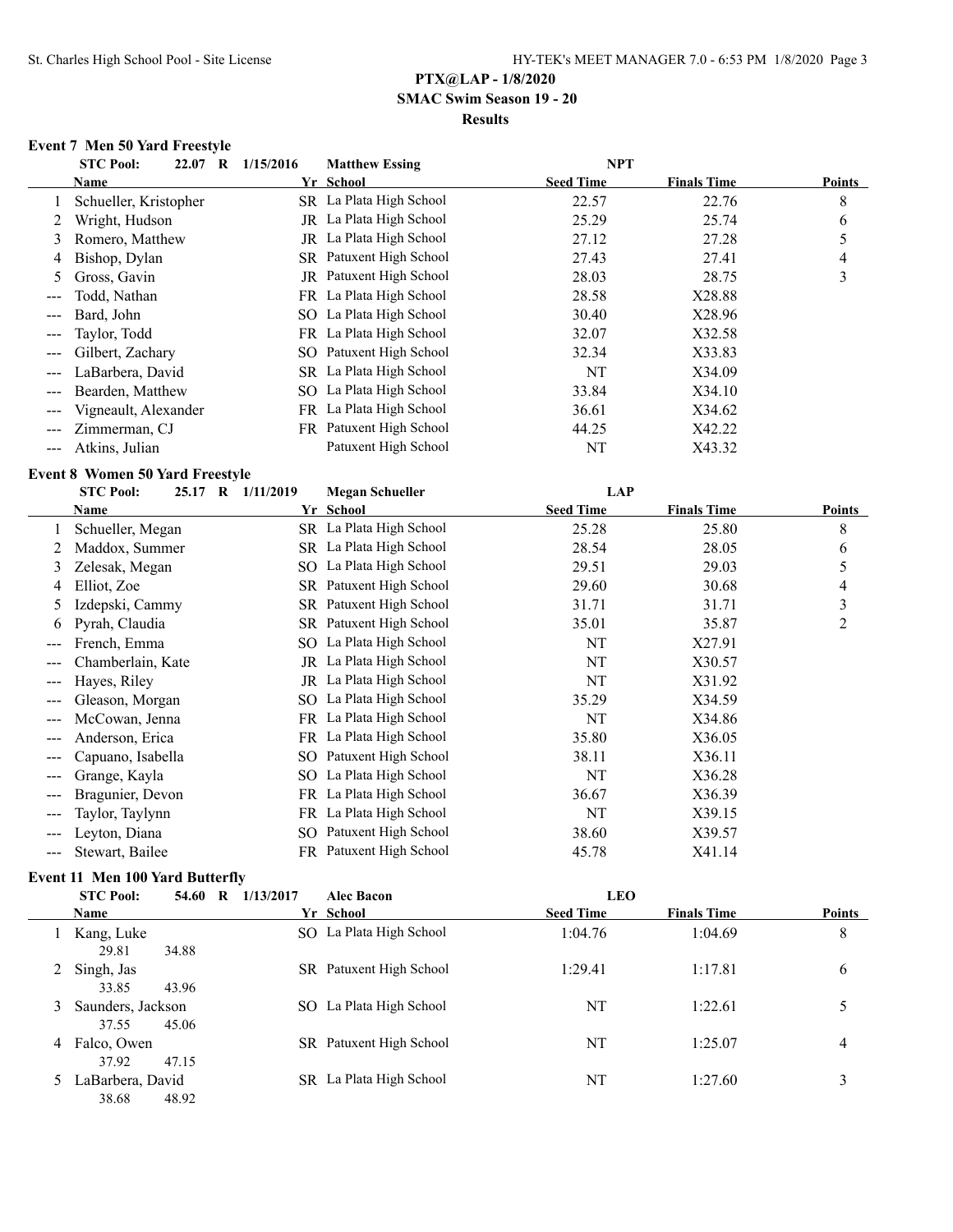41.14 39.76

## **PTX@LAP - 1/8/2020**

## **SMAC Swim Season 19 - 20**

### **Results**

|    | (Event 11 Men 100 Yard Butterfly)<br><b>Name</b> |                         | Yr School                 | <b>Seed Time</b> | <b>Finals Time</b> | Points        |
|----|--------------------------------------------------|-------------------------|---------------------------|------------------|--------------------|---------------|
|    | 6 Lusby, Joey                                    |                         | JR Patuxent High School   | 1:30.57          | 1:30.18            | 2             |
|    | 39.55<br>50.63                                   |                         |                           |                  |                    |               |
|    | <b>Event 12 Women 100 Yard Butterfly</b>         |                         |                           |                  |                    |               |
|    | <b>STC Pool:</b>                                 | $1:00.67$ R $1/20/2017$ | <b>Laurel Gallaudet</b>   | <b>NOC</b>       |                    |               |
|    | Name                                             |                         | Yr School                 | <b>Seed Time</b> | <b>Finals Time</b> | <b>Points</b> |
|    | 1 Cupples, Kaeleigh<br>30.94<br>34.92            |                         | FR La Plata High School   | 1:04.79          | 1:05.86            | 8             |
|    | LaBarbera, Sarah<br>36.46<br>43.46               |                         | SR La Plata High School   | 1:18.26          | 1:19.92            | 6             |
| 3  | Elliot, Zoe<br>36.80<br>47.56                    |                         | SR Patuxent High School   | NT               | 1:24.36            | 5             |
| 4  | Weakley, Erin<br>39.40<br>49.14                  |                         | JR Patuxent High School   | <b>NT</b>        | 1:28.54            | 4             |
| 5. | Kaur, Binnat                                     |                         | SO Patuxent High School   | 1:33.38          | 1:41.37            | 3             |
|    | Event 13 Men 100 Yard Freestyle                  |                         |                           |                  |                    |               |
|    | <b>STC Pool:</b>                                 | 49.30 R 1/15/2016       | <b>Matthew Essing</b>     | <b>NPT</b>       |                    |               |
|    | Name                                             |                         | Yr School                 | <b>Seed Time</b> | <b>Finals Time</b> | <b>Points</b> |
|    | 1 Vienneau, Conor<br>24.10<br>25.85              |                         | SR La Plata High School   | 48.67            | 49.95              | 8             |
| 2  | Thompkins, Dylan<br>28.38<br>29.85               | SO La Plata High School |                           | 57.16            | 58.23              | 6             |
| 3  | Morgan, Jaremy<br>31.66<br>29.53                 |                         | FR Patuxent High School   | 1:00.68          | 1:01.19            | 5             |
| 4  | Wright, Hudson<br>29.86<br>31.46                 |                         | JR La Plata High School   | 59.23            | 1:01.32            | 4             |
| 5  | Singh, Jas<br>31.18<br>38.10                     |                         | SR Patuxent High School   | 1:04.54          | 1:09.28            | 3             |
| 6  | Lusby, Lucas<br>31.96<br>40.32                   |                         | SO Patuxent High School   | 1:14.41          | 1:12.28            | 2             |
|    | <b>Event 14 Women 100 Yard Freestyle</b>         |                         |                           |                  |                    |               |
|    | <b>STC Pool:</b>                                 | 55.99 R 1/10/2018       | <b>Nathalie LaFontant</b> | <b>NPT</b>       |                    |               |
|    | Name                                             |                         | Yr School                 | <b>Seed Time</b> | <b>Finals Time</b> | Points        |
|    | 1 Schueller, Megan<br>26.41<br>31.05             |                         | SR La Plata High School   | 57.28            | 57.46              | 8             |
|    | 2 French, Emma<br>29.90<br>32.31                 |                         | SO La Plata High School   | 1:02.61          | 1:02.21            | 6             |
| 3  | Zelesak, Megan<br>31.56<br>34.38                 |                         | SO La Plata High School   | NT               | 1:05.94            | 5             |
| 4  | Izdepski, Cammy<br>33.61<br>38.06                |                         | SR Patuxent High School   | 1:10.99          | 1:11.67            | 4             |
| 5  | Singleton, Kayla                                 |                         | SR Patuxent High School   | 1:18.79          | 1:19.73            | 3             |
| 6  | Magesh, Titiksha<br>43.11<br>50.38               |                         | JR Patuxent High School   | 1:36.74          | 1:33.49            | 2             |
|    | Event 15 Men 500 Yard Freestyle                  |                         |                           |                  |                    |               |
|    | <b>STC Pool:</b>                                 | 4:55.68 R 1/25/2019     | <b>Connor Currie</b>      | <b>HUN</b>       |                    |               |
|    | <b>Name</b>                                      |                         | Yr School                 | <b>Seed Time</b> | <b>Finals Time</b> | <b>Points</b> |
|    | 1 Oster, Joe                                     |                         | JR Patuxent High School   | 6:43.03          | 6:37.07            | 8             |
|    | 36.35<br>32.38                                   | 39.09<br>41.52          | 41.60<br>42.40            | 41.75<br>41.08   |                    |               |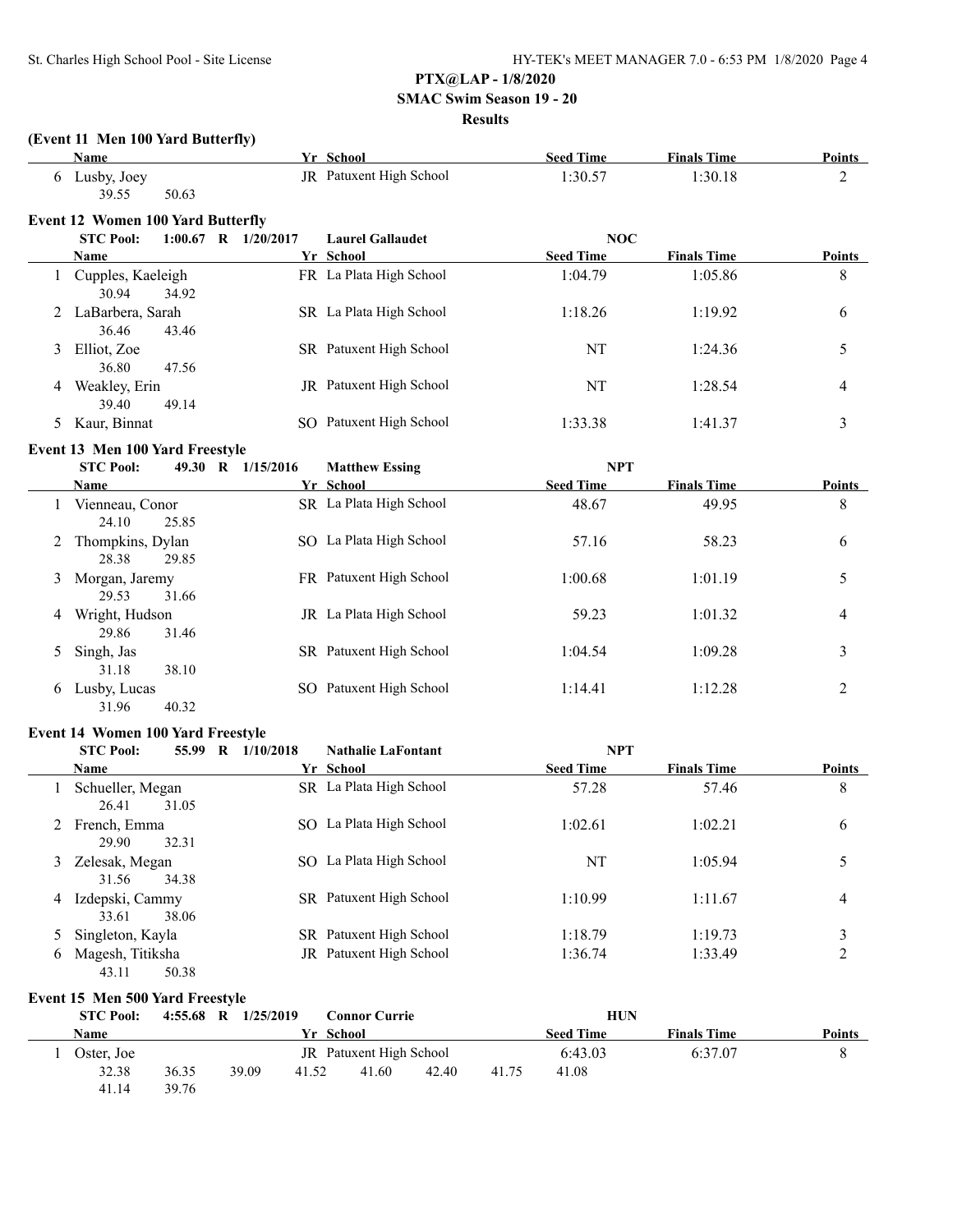## **SMAC Swim Season 19 - 20**

## **Results**

#### **(Event 15 Men 500 Yard Freestyle)**

| Name             |                         | Yr School |       |       |       | <b>Seed Time</b> | <b>Finals Time</b> | <b>Points</b> |  |
|------------------|-------------------------|-----------|-------|-------|-------|------------------|--------------------|---------------|--|
| 2 Grange, Samuel | JR La Plata High School |           |       |       |       | NT               | 6:48.04            |               |  |
| 34.60            | 39.06                   | 41.58     | 42.47 | 43.09 | 42.77 | 42.98            | 43.45              |               |  |
| 40.27            | 37.77                   |           |       |       |       |                  |                    |               |  |

#### **Event 16 Women 500 Yard Freestyle**

|   | <b>STC Pool:</b> | $5:30.94$ R | 2/4/2019 |           | <b>Nvah Hartwell</b>           |       |       | NOC              |                    |               |
|---|------------------|-------------|----------|-----------|--------------------------------|-------|-------|------------------|--------------------|---------------|
|   | <b>Name</b>      |             |          | Yr School |                                |       |       | <b>Seed Time</b> | <b>Finals Time</b> | <b>Points</b> |
|   | Lazer, Rose      |             |          |           | <b>JR</b> Patuxent High School |       |       | 6:44.45          | 6:43.12            | 8             |
|   | 34.38            | 39.57       | 41.48    | 42.10     | 41.87                          | 41.79 | 42.15 | 41.79            |                    |               |
|   | 40.67            | 37.32       |          |           |                                |       |       |                  |                    |               |
| 2 | Grange, Kiera    |             |          |           | FR La Plata High School        |       |       | 7:00.76          | 6:50.95            | 6             |
|   | 36.09            | 40.62       | 41.80    | 41.99     | 43.35                          | 42.18 | 42.26 | 42.98            |                    |               |
|   | 41.92            | 37.76       |          |           |                                |       |       |                  |                    |               |
| 3 | Leonard, Kayla   |             |          |           | SR La Plata High School        |       |       | 6:58.04          | 6:53.86            |               |
|   | 35.41            | 40.44       | 42.35    | 41.56     | 42.18                          | 42.88 | 43.30 | 43.23            |                    |               |
|   | 42.82            | 39.69       |          |           |                                |       |       |                  |                    |               |
| 4 | Bren, Maddy      |             |          |           | FR Patuxent High School        |       |       | 7:51.60          | 7:46.87            | 4             |
|   | 39.17            | 46.57       | 48.31    | 48.43     | 48.99                          | 49.30 | 48.45 | 47.08            |                    |               |
|   | 47.65            | 42.92       |          |           |                                |       |       |                  |                    |               |

#### **Event 17 Men 200 Yard Freestyle Relay**

**STC Pool: 1:35.69 R 1/27/2017 La Plata High School LAP M Bowlin, O Melendez, L Vienneau, C Vienneau**

|   |                       |                        |       |                            | <b>New Bowlin, O Meiengez, L</b> Vienneau, C Vienneau |                             |               |
|---|-----------------------|------------------------|-------|----------------------------|-------------------------------------------------------|-----------------------------|---------------|
|   | Team                  |                        |       | Relay                      | <b>Seed Time</b>                                      | <b>Finals Time</b>          | <b>Points</b> |
|   | La Plata High School  |                        |       | A                          | 1:35.48                                               | 1:45.66                     | 10            |
|   |                       | 1) Vienneau, Conor SR  |       | 2) Wright, Hudson JR       | 3) LaBarbera, David SR                                | 4) Schueller, Kristopher SR |               |
|   | 23.10                 | 26.89                  | 34.36 | 21.31                      |                                                       |                             |               |
| 2 | La Plata High School  |                        |       | B                          | NT                                                    | 1:50.72                     | 5             |
|   |                       | 1) Thompkins, Dylan SO |       | 2) Todd, Nathan FR         | 3) Romero, Matthew JR                                 | 4) Grange, Samuel JR        |               |
|   | 26.03                 | 29.45                  | 26.29 | 28.95                      |                                                       |                             |               |
| 3 | Patuxent High School  |                        |       | A                          | 1:57.95                                               | 1:57.79                     | 3             |
|   | 1) Gross, Gavin JR    |                        |       | 2) Bishop, Dylan SR        | 3) Fort, Grady SR                                     | 4) Cheng, Kevin SR          |               |
|   | 28.70                 | 28.13                  | 30.89 | 30.07                      |                                                       |                             |               |
| 4 | Patuxent High School  |                        |       | В                          | NT                                                    | 2:03.18                     |               |
|   |                       | 1) Beckham, Derek FR   |       | 2) Danvers, River JR       | 3) Falco, Owen SR                                     | 4) Saenz, Will SO           |               |
|   | 31.07                 | 30.17                  | 31.34 | 30.60                      |                                                       |                             |               |
| 5 | La Plata High School  |                        |       | C                          | NT                                                    | 2:11.76                     |               |
|   | 1) Valentine, Eric SO |                        |       | 2) Vigneault, Alexander FR | 3) Taylor, Todd FR                                    | 4) Bearden, Matthew SO      |               |
|   | 29.97                 | 35.48                  | 32.46 | 33.85                      |                                                       |                             |               |
| 6 | Patuxent High School  |                        |       | C                          | NT                                                    | 2:31.88                     |               |
|   | 1) Lusby, Lucas SO    |                        |       | 2) Zimmerman, CJ FR        | 3) Saenz, Connor FR                                   | 4) Sampson, Oliver JR       |               |
|   | 33.22                 | 44.75                  | 36.31 | 37.60                      |                                                       |                             |               |

### **Event 18 Women 200 Yard Freestyle Relay**

**STC Pool: 1:47.39 R 1/25/2017 North Point High School NPT C Arquero, C Essing, M Rivenburg, N LaFontant**

|                        |       |       |                       | $\sim$ . The directed $\sim$ Essain, which is the directed of $\sim$ |                        |               |
|------------------------|-------|-------|-----------------------|----------------------------------------------------------------------|------------------------|---------------|
| Team                   |       |       | Relay                 | <b>Seed Time</b>                                                     | <b>Finals Time</b>     | <b>Points</b> |
| La Plata High School   |       |       |                       | 1:48.19                                                              | 2:00.75                | 10            |
| 1) LaBarbera, Sarah SR |       |       | 2) Maddox, Summer SR  | 3) Leonard, Kayla SR                                                 | 4) Schueller, Megan SR |               |
| 30.45                  | 28.20 | 35.46 | 26.64                 |                                                                      |                        |               |
| 2 La Plata High School |       |       |                       | NT                                                                   | 2:01.87                |               |
| 1) French, Emma SO     |       |       | 2) Collins, Summer SO | 3) Miller, Camryn JR                                                 | 4) McCowan, Jenna FR   |               |
| 28.57                  | 31.72 | 32.69 | 28.89                 |                                                                      |                        |               |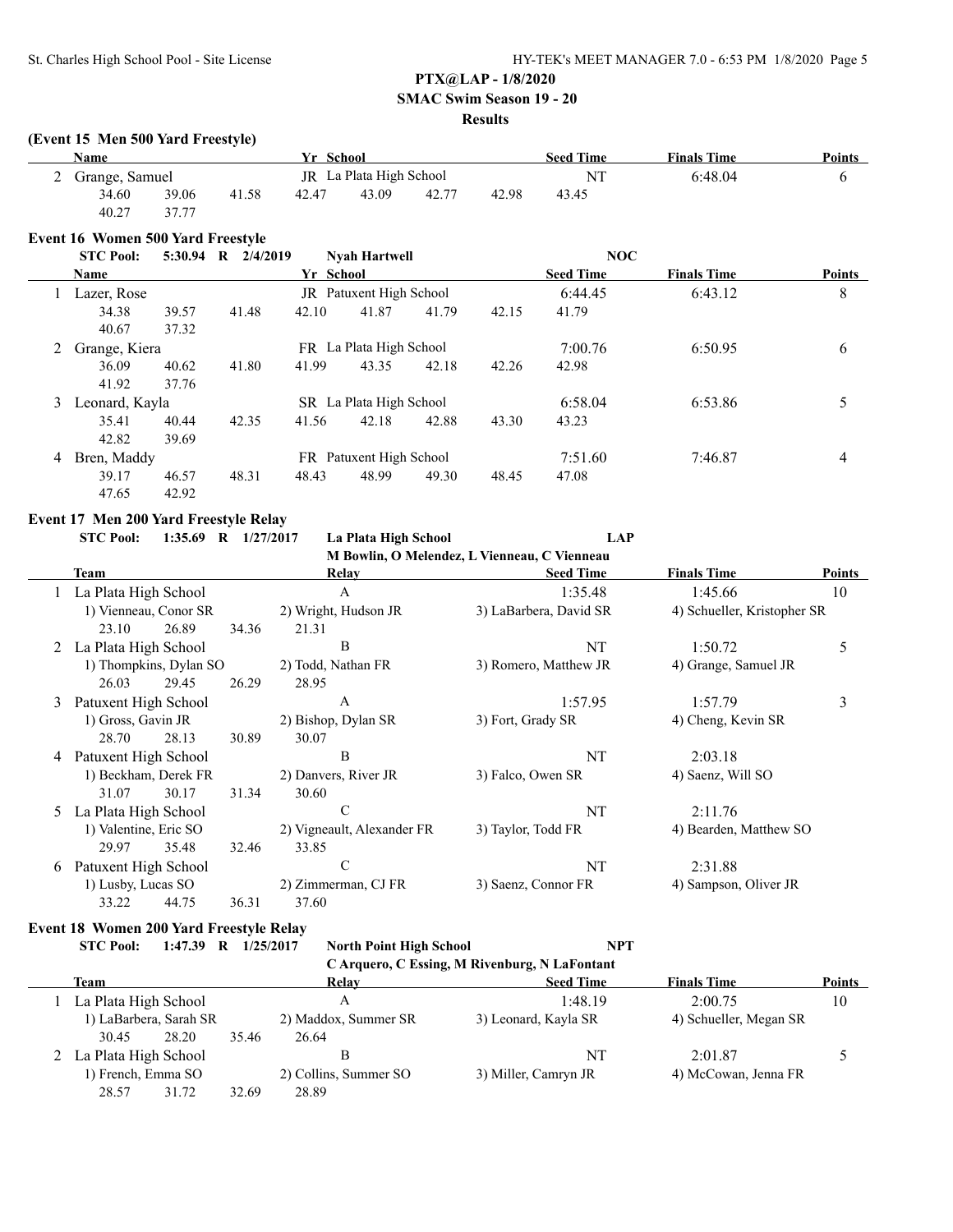## **SMAC Swim Season 19 - 20**

## **Results**

#### **(Event 18 Women 200 Yard Freestyle Relay)**

|   | Team                                            |       |       | Relay                  | <b>Seed Time</b>       | <b>Finals Time</b>      | <b>Points</b> |
|---|-------------------------------------------------|-------|-------|------------------------|------------------------|-------------------------|---------------|
|   | 3 La Plata High School                          |       |       | С                      | NT                     | 2:23.87                 |               |
|   | 1) Zelesak, Megan SO                            |       |       | 2) Anderson, Erica FR  | 3) Bragunier, Devon FR | 4) Schmidt, Madeline FR |               |
|   | 34.38                                           | 35.38 | 35.96 | 38.15                  |                        |                         |               |
|   | 4 Patuxent High School                          |       |       | A                      | 2:28.25                | 2:26.91                 |               |
|   | 1) Lightfoot, Vanessa JR                        |       |       | 2) Pyrah, Claudia SR   | 3) Ward, Shannon JR    | 4) Grand, Lauren SR     |               |
|   | 36.01                                           | 40.41 | 33.12 | 37.37                  |                        |                         |               |
|   | 5 Patuxent High School                          |       |       | C                      | NT                     | 2:36.51                 |               |
|   | 1) Morris, Becca JR                             |       |       | 2) Magesh, Titiksha JR | 3) Riley, Ava SO       | 4) Leyton, Diana SO     |               |
|   | 35.57                                           | 42.22 | 41.60 | 37.12                  |                        |                         |               |
| 6 | Patuxent High School<br>1) Capuano, Isabella SO |       | В     | NT                     | 2:37.32                |                         |               |
|   |                                                 |       |       | 2) Vetting, Kaylee SO  | 3) Danvers, Alaura FR  | 4) Carroll, Louise JR   |               |
|   | 36.50                                           | 43.64 | 40.42 | 36.76                  |                        |                         |               |

# **Event 19 Men 100 Yard Backstroke**

|   | <b>STC Pool:</b><br>56.50<br>R        | 1/16/2019 | <b>Ben Voelker</b>             | <b>CAL</b>       |                    |               |
|---|---------------------------------------|-----------|--------------------------------|------------------|--------------------|---------------|
|   | <b>Name</b>                           |           | Yr School                      | <b>Seed Time</b> | <b>Finals Time</b> | <b>Points</b> |
|   | Vienneau, Conor<br>30.44<br>28.40     |           | SR La Plata High School        | 56.16            | 58.84              | 8             |
|   | Grange, Samuel<br>40.03<br>41.66      |           | JR La Plata High School        | NT               | 1:21.69            | 6             |
| 3 | Beckham, Derek<br>43.89<br>40.50      |           | FR Patuxent High School        | 1:24.59          | 1:24.39            |               |
| 4 | Danvers, River<br>52.52<br>47.54      |           | <b>JR</b> Patuxent High School | 1:32.91          | 1:40.06            | 4             |
|   | Vigneault, Alexander                  |           | FR La Plata High School        | NT               | 1:58.18            | 3             |
|   | --- Zimmerman, CJ<br>59.51<br>1:13.72 |           | FR Patuxent High School        | 2:25.36          | DQ                 |               |

### **Event 20 Women 100 Yard Backstroke**

|   | <b>STC Pool:</b><br>$1:02.27$ R     | 1/29/2018 | <b>Maddie Frick</b>     | <b>HUN</b>       |                    |               |
|---|-------------------------------------|-----------|-------------------------|------------------|--------------------|---------------|
|   | <b>Name</b>                         |           | Yr School               | <b>Seed Time</b> | <b>Finals Time</b> | <b>Points</b> |
|   | Thompson, Morgan<br>37.15<br>34.52  |           | JR La Plata High School | 1:18.62          | 1:11.67            | 8             |
|   | Lazer, Rose<br>38.08<br>36.18       |           | JR Patuxent High School | 1:13.08          | 1:14.26            | 6             |
| 3 | Leonard, Kayla<br>41.44<br>44.30    |           | SR La Plata High School | 1:22.09          | 1:25.74            |               |
| 4 | Anderson, Megan                     |           | SO La Plata High School | 1:27.55          | 1:28.05            | 4             |
|   | Tompkins, Madison<br>56.54<br>51.75 |           | SO Patuxent High School | 2:04.03          | 1:48.29            | 3             |
| 6 | Stewart, Bailee<br>55.84<br>58.19   |           | FR Patuxent High School | 2:04.46          | 1:54.03            | 2             |

#### **Event 21 Men 100 Yard Breaststroke**

| <b>STC Pool:</b>                        | 57.36 R 12/20/2019<br>Jaydon Cunningham | NOC                                    |               |
|-----------------------------------------|-----------------------------------------|----------------------------------------|---------------|
| <b>Name</b>                             | Yr School                               | <b>Seed Time</b><br><b>Finals Time</b> | <b>Points</b> |
| Schueller, Kristopher<br>32.04<br>28.18 | SR La Plata High School                 | 1:00.22<br>58.88                       | 8             |
| Beckham, Justin<br>30.23<br>35.48       | SR Patuxent High School                 | 1:05.71<br>1:08.62                     | b             |
| Valentine, Eric<br>39.50<br>44.00       | SO La Plata High School                 | 1:23.50<br>1:24.04                     |               |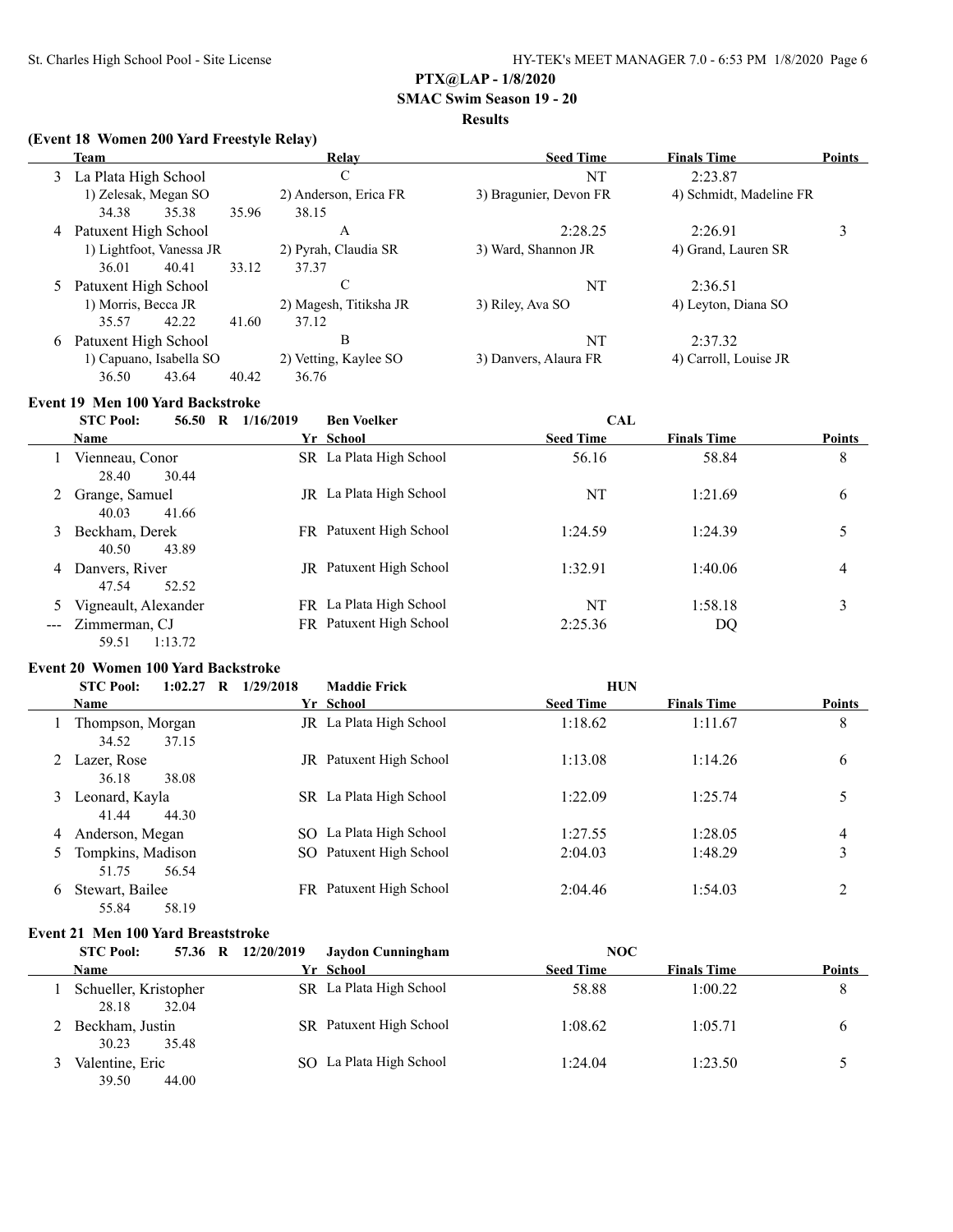## **SMAC Swim Season 19 - 20**

#### **Results**

#### **(Event 21 Men 100 Yard Breaststroke)**

|   | <b>Name</b>    | Yr School               | <b>Seed Time</b> | <b>Finals Time</b> | Points |
|---|----------------|-------------------------|------------------|--------------------|--------|
| 4 | Fort, Grady    | SR Patuxent High School | 1:27.17          | 1:25.02            | 4      |
|   | 40.77<br>44.25 |                         |                  |                    |        |
|   | Todd, Nathan   | FR La Plata High School | 1:28.42          | 1:33.22            |        |
|   | 42.03<br>51.19 |                         |                  |                    |        |
|   | Saenz, Connor  | FR Patuxent High School | 1:45.78          | 1:47.89            | ∼      |
|   | 49.81<br>58.08 |                         |                  |                    |        |

#### **Event 22 Women 100 Yard Breaststroke**

|   | <b>STC Pool:</b><br>$1:08.55$ R     | 12/20/2019<br><b>Alexandra Tompkins</b> | <b>MDU</b>                             |               |
|---|-------------------------------------|-----------------------------------------|----------------------------------------|---------------|
|   | <b>Name</b>                         | Yr School                               | <b>Seed Time</b><br><b>Finals Time</b> | <b>Points</b> |
|   | Cupples, Kaeleigh<br>36.75<br>39.26 | FR La Plata High School                 | 1:12.96<br>1:16.01                     | 8             |
|   | Miller, Camryn<br>44.06<br>46.44    | JR La Plata High School                 | 1:26.37<br>1:30.50                     | 6             |
| 3 | Grand, Lauren<br>50.30<br>45.46     | SR Patuxent High School                 | 1:31.34<br>1:35.76                     | 5             |
| 4 | Riley, Ava<br>47.83<br>52.40        | SO Patuxent High School                 | 1:39.15<br>1:40.23                     | 4             |
| 5 | McCowan, Jenna<br>48.17<br>56.98    | FR La Plata High School                 | 1:43.64<br>1:45.15                     | 3             |
| 6 | Morris, Becca<br>53.09<br>59.69     | Patuxent High School<br>JR.             | 1:52.78<br>1:51.79                     | 2             |

#### **Event 23 Men 400 Yard Freestyle Relay**

|   | <b>STC Pool:</b>       | EVUIL 29 -MUI 700 -MUU FTUUSIVIU IWM<br>3:28.75 R $1/15/2016$ |       |                       |       | <b>Leonardtown High School</b> |                                         | <b>LEO</b>                 |                        |               |
|---|------------------------|---------------------------------------------------------------|-------|-----------------------|-------|--------------------------------|-----------------------------------------|----------------------------|------------------------|---------------|
|   |                        |                                                               |       |                       |       |                                | D Pinno, B Carrigg, H Race III, A Bacon |                            |                        |               |
|   | Team                   |                                                               |       |                       | Relay |                                |                                         | <b>Seed Time</b>           | <b>Finals Time</b>     | <b>Points</b> |
|   | 1 La Plata High School |                                                               |       |                       | A     |                                |                                         | 4:05.81                    | 3:57.15                | 10            |
|   |                        | 1) Thompkins, Dylan SO                                        |       | 2) Romero, Matthew JR |       |                                | 3) Kang, Luke SO                        |                            | 4) Wright, Hudson JR   |               |
|   | 28.63                  | 59.21                                                         | 28.71 | 1:00.33               | 26.44 | 57.27                          | 29.63                                   | 1:00.34                    |                        |               |
| 2 | Patuxent High School   |                                                               |       |                       | A     |                                |                                         | 4:06.03                    | 4:00.18                | 5             |
|   |                        | 1) Morgan, Jaremy FR                                          |       | 2) Singh, Jas SR      |       |                                | 3) Oster, Joe JR                        |                            | 4) Beckham, Justin SR  |               |
|   | 29.62                  | 1:00.96                                                       | 28.04 | 1:01.52               | 28.87 | 1:00.35                        | 27.18                                   | 57.35                      |                        |               |
| 3 | Patuxent High School   |                                                               |       |                       | B     |                                |                                         | <b>NT</b>                  | 4:44.82                | 3             |
|   | 1) Gross, Gavin JR     |                                                               |       | 2) Falco, Owen SR     |       |                                | 3) Saenz, Will SO                       |                            | 4) Lusby, Joey JR      |               |
|   | 32.19                  | 1:07.22                                                       | 37.12 | 1:15.22               | 32.39 | 1:10.31                        | 34.00                                   | 1:12.07                    |                        |               |
| 4 | Patuxent High School   |                                                               |       |                       | C     |                                |                                         | NT                         | 4:58.80                |               |
|   |                        | 1) Danvers, River JR                                          |       | 2) Lusby, Lucas SO    |       |                                |                                         | 3) Bishop, Dylan SR        | 4) Beckham, Derek FR   |               |
|   | 38.56                  | 1:21.47                                                       | 35.34 | 1:18.20               | 30.60 | 1:07.66                        | 33.33                                   | 1:11.47                    |                        |               |
|   | 5 La Plata High School |                                                               |       |                       | B     |                                |                                         | NT                         | 5:03.72                |               |
|   | 1) Taylor, Todd FR     |                                                               |       | 2) Bard, John SO      |       |                                |                                         | 3) Vigneault, Alexander FR | 4) Bearden, Matthew SO |               |
|   | 34.05                  | 1:12.03                                                       | 32.04 | 1:06.73               |       | 1:26.26                        | 38.15                                   | 1:18.70                    |                        |               |

#### **Event 24 Women 400 Yard Freestyle Relay**

| <b>STC Pool:</b>       | 3:51.18 | 1/13/2017<br>R |         | <b>North Point High School</b> |         |                     | <b>NPT</b><br>C Arquero, K McMillen, M Rivenburg, N LaFontant |                         |               |
|------------------------|---------|----------------|---------|--------------------------------|---------|---------------------|---------------------------------------------------------------|-------------------------|---------------|
| Team                   |         |                |         | Relav                          |         |                     | <b>Seed Time</b>                                              | <b>Finals Time</b>      | <b>Points</b> |
| La Plata High School   |         |                |         | А                              |         |                     | 4:04.59                                                       | 4:23.80                 | 10            |
| 1) Thompson, Morgan JR |         |                |         | 2) French, Emma SO             |         | 3) Grange, Kiera FR |                                                               | 4) Cupples, Kaeleigh FR |               |
| 30.72                  | 1:05.24 | 30.43          | 1:03.78 | 34.03                          | 1:11.00 | 30.01               | 1:03.78                                                       |                         |               |
| 2 Patuxent High School |         |                |         | Α                              |         |                     | 4:46.90                                                       | 4.4557                  |               |
| 1) Elliot, Zoe SR      |         |                |         | 2) Izdepski, Cammy SR          |         | 3) Stewart, Abby JR |                                                               | 4) Lazer, Rose JR       |               |
| 32.84                  | 1:09.91 | 33.90          | 1:12.72 | 35.08                          | 1:19.14 | 27.40               | 1:03.80                                                       |                         |               |